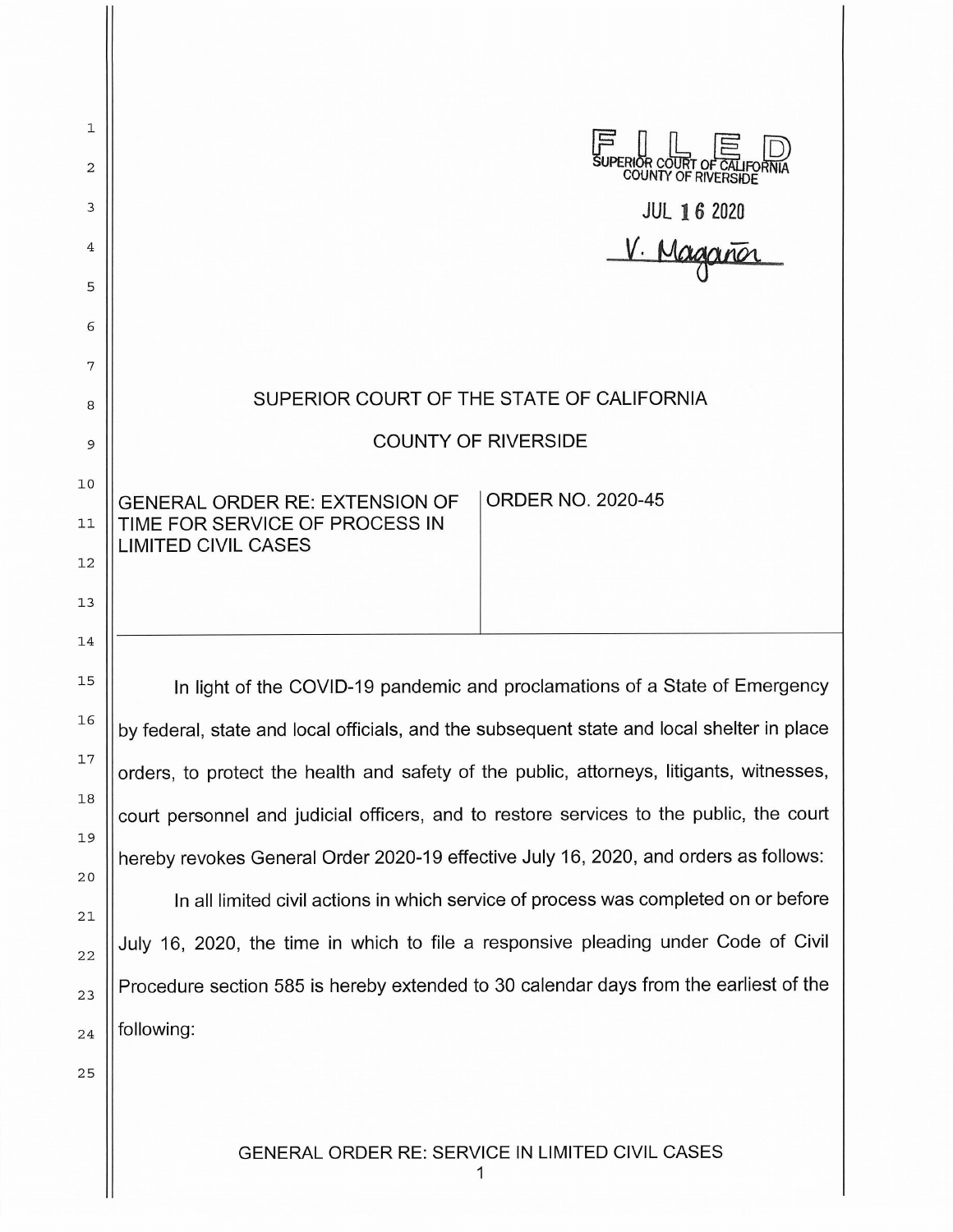- A. The termination of the State of Emergency that was declared by the Governor of the State of California on March 4, 2020.
- B. The service of Local Form RI-CI037 to the address at which personal service or substitute service of the summons was completed. Service of this form shall either be personal or by first class mail, but if by first class mail the time in which to file a responsive pleading is extended by an additional five calendar days.
- C. The date on which service by publication or service on the Secretary of State was completed, if authorized by the court.

Upon application for entry of a default, when the proof of service of the summons and complaint shows that service was completed under Code of Civil Procedure sections 415.10, 415.20, or 415.50, or under Corporations Code §1702(a), on or before July 16, 2020, the clerk of the court shall reject all applications for entry of default in cases affected by this order submitted prior to the expiration of the time in  $\P$ A unless accompanied by a proof of service showing compliance with **TH** or by a copy of the order authorizing service by alternate means to show compliance with  $\P C$ . In all cases where service of summons was completed after July 16, 2020, the clerk shall enter default upon timely application when authorized by law.

No part of this order shall apply to unlawful detainer actions.

This order shall expire 30 calendar days after the termination of the State of

Ill

Ill

1

2

3

4

5

6

7

8

9

10

1 1

1 2

13

1 4

1 5

16

17

1 8

19

2 0

21

22

23

24

2 5

GENERAL ORDER RE: SERVICE IN LIMITED CIVIL CASES